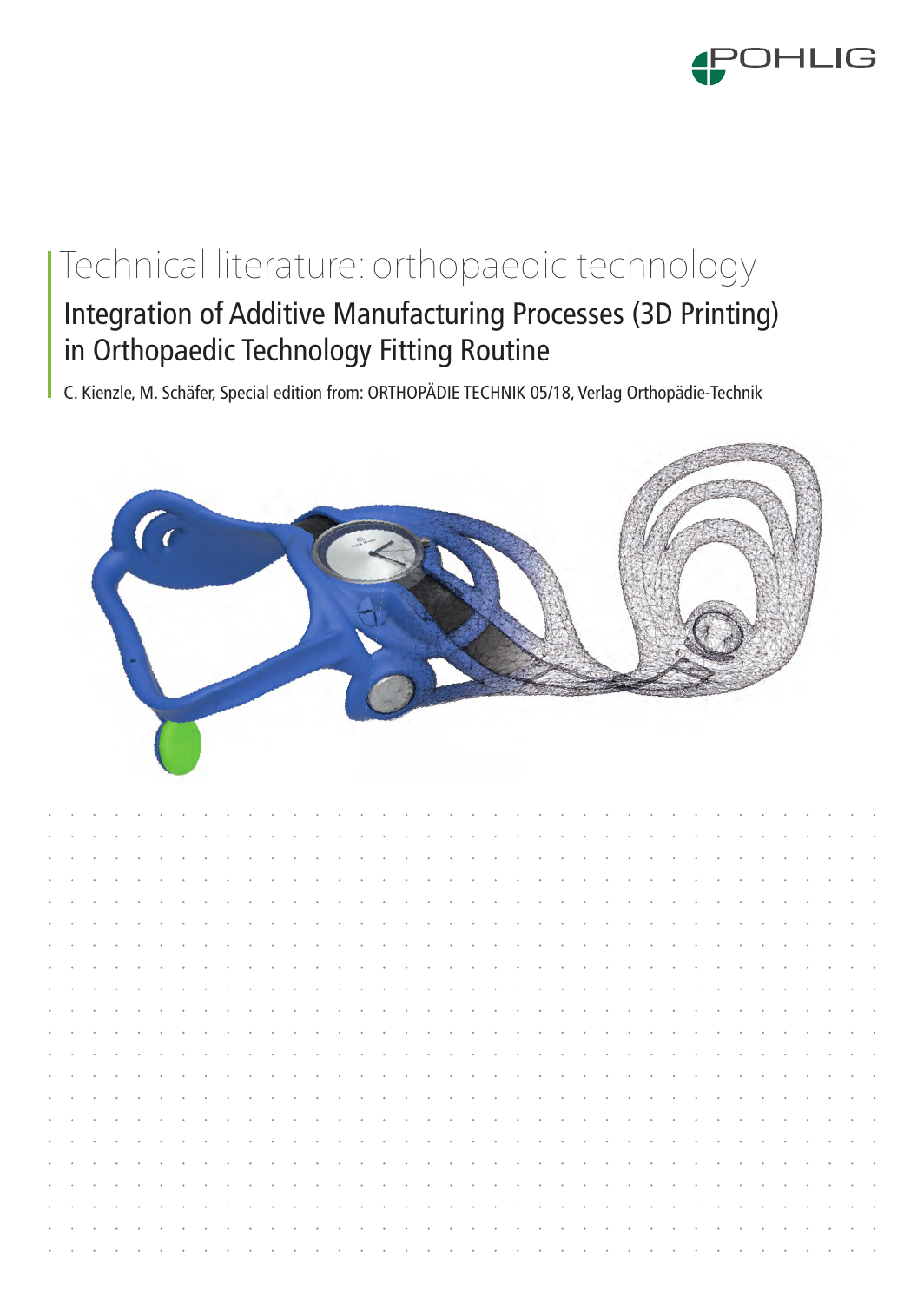Special edition from: ORTHOPÄDIE TECHNIK 05/18 – Verlag Orthopädie-Technik, Dortmund

**C. Kienzle, M. Schäfer**

Integration of Additive Manufacturing Processes (3D Printing) in Orthopaedic Technology Fitting Routine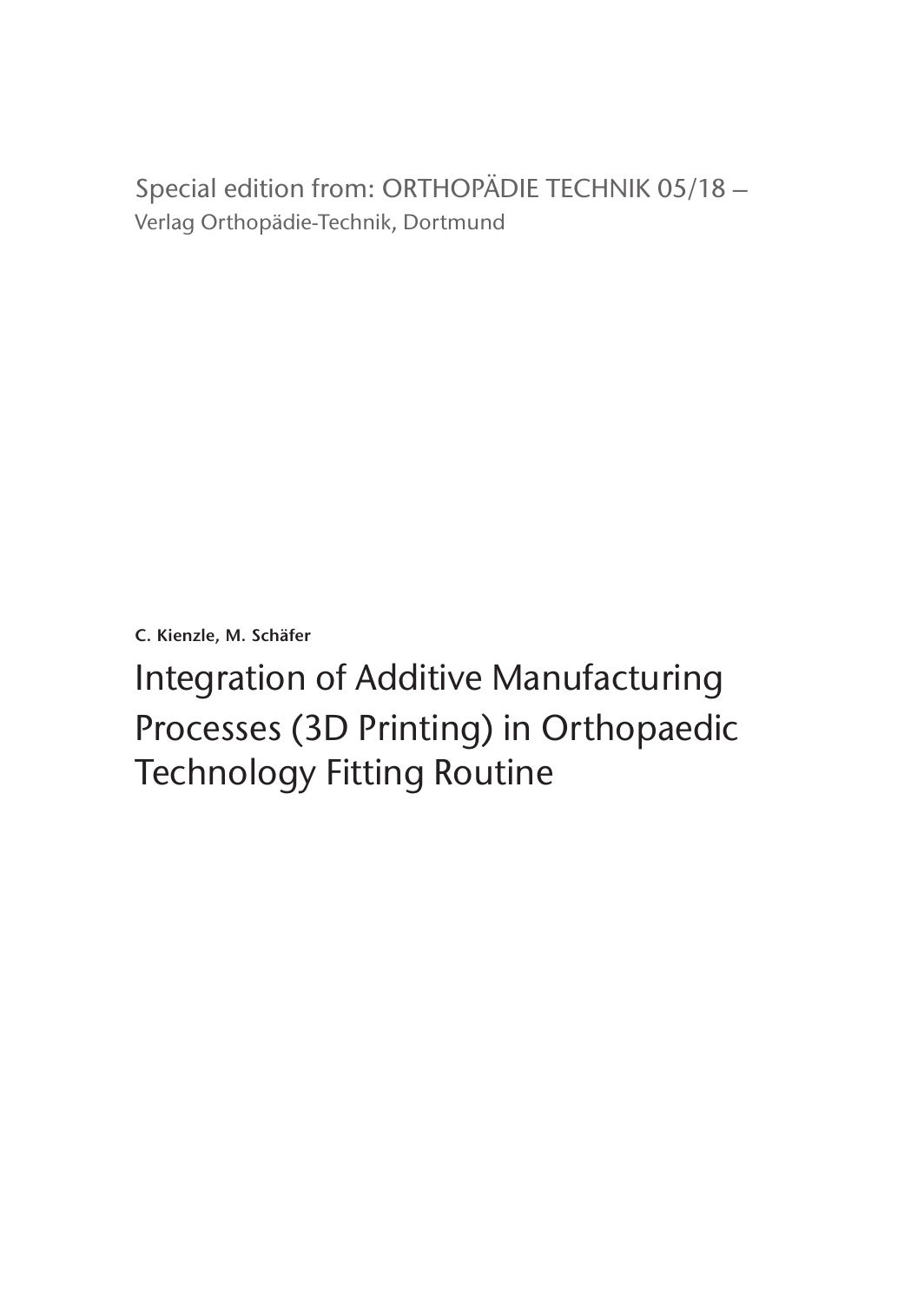# **Digitisation**

#### **C. Kienzle, M. Schäfer**

# Integration of Additive **Manufacturing Processes** (3D Printing) in Orthopaedic Technology Fitting Routine

**The fabrication of orthopaedic devices using additive 3D printing processes opens up innovative options in various areas of orthopaedic technology, especially in the three-dimensional design and optimisation of components and in the not-to-be-underestimated user-friendly product properties regarding wearing comfort and device design. Setting up the digital process chain in device fabrication that is necessary for systematic implementation requires the integration of entirely new process steps compared with the workflows of traditional orthopaedic technology. The additive manufacturing product is not always better for the user than products made using traditional production and fitting methods. Thus, for each product, the actual potential for improvement for the user must be weighed against traditional fitting methods and standards in a cost-benefit analysis. The following case report describes the new additive manufacturing processes with respect to optimal user benefits and fitting quality and the challenges associated with the implementation of a new digital process chain in the fitting routine of O&P professionals based on the example of Pohlig GmbH.**

**Key Words:** additive manufacturing, printed orthosis, 3D printing, 3D scanning, correction simulation

# **Introduction**

Today you hardly have an option – everything is printed, and of course everything is much better, more functional, faster and cheaper than with traditional production methods. Is that really the case? This question has been asked repeatedly in the past ten years. At that time, it was assumed that every household would have its own 3D printer within five years and that we would print our own household objects. Nearly ten years filled with many positive and also negative experiences and advances show that some printer manufacturers and brands that counted on this trend have now quietly disappeared from the market.

There are thus other factors, not the least of which are of a processual nature, that may determine the success or failure of this innovative production method. The possibility of implementing a virtual component directly in reality appears to be too tempting [1]. Especially in the production of orthopaedic devices, i.e. medical devices, strict regulatory conditions must be met on the one hand – e.g. biocompatibility of the materials, properties for long-term use, risk analyses, fracture simulations and the required functionality – and on the other hand,

the functional and therapeutic benefit, design and wearer comfort of the device are crucial factors for users (Fig. 1).

A product is not automatically better for a user of the device just because it is printed. On the contrary – in the media and in technical circles, there have been increasing reports of products such as three-dimensional printed prosthetic sockets whose wearing comfort and usability cannot compare with those of established devices. It is obvious that new additive manufacturing processes are frequently used to copy traditional design methods and make identical copies using 3D printing. But the attraction of 3D printing is not just the additive manufacturing process, but more the three-dimensional design possibilities of the products (Fig. 2).

It lends itself to the production of complex components and structures and can contribute in this way to a constructive improvement in the production of orthopaedic technology devices [2].

Rethinking and redesigning orthopaedic technology devices, especially adding useful new features for users, is a huge challenge in this context  $[3, 4]$ . Common additive printing methods must therefore first be tested and validated for the production of orthopaedic devices [1-6].

# **Selection of 3D printing production methods**

The term  $,3D$  printing" is often used in various contexts. It initially stood specifically for various rapid prototyping technologies [6]. This is a process for manufacturing threedimensional objects by layering a certain material. In 3D printing, a distinction is made between metallic and nonmetallic materials. Three-dimensional components can be produced layer by layer in additive manufacturing based on data sets using a CAD program.

The 3D printing process is increasingly used when complex components in small lot sizes are needed. Aside from prototype production, these production methods can now be used for many different applications to make high-quality finished products. Using different methods of post-processing, the strength, heat resistance, and appearance can be subsequently modified.

After various tests to check the printing quality, mechanical resistance to stress, accuracy of the components, and the required design options, in the authors' opinion and according to their experience in recent years, there are currently four additive processes that can potentially be used for producing orthopaedic devices: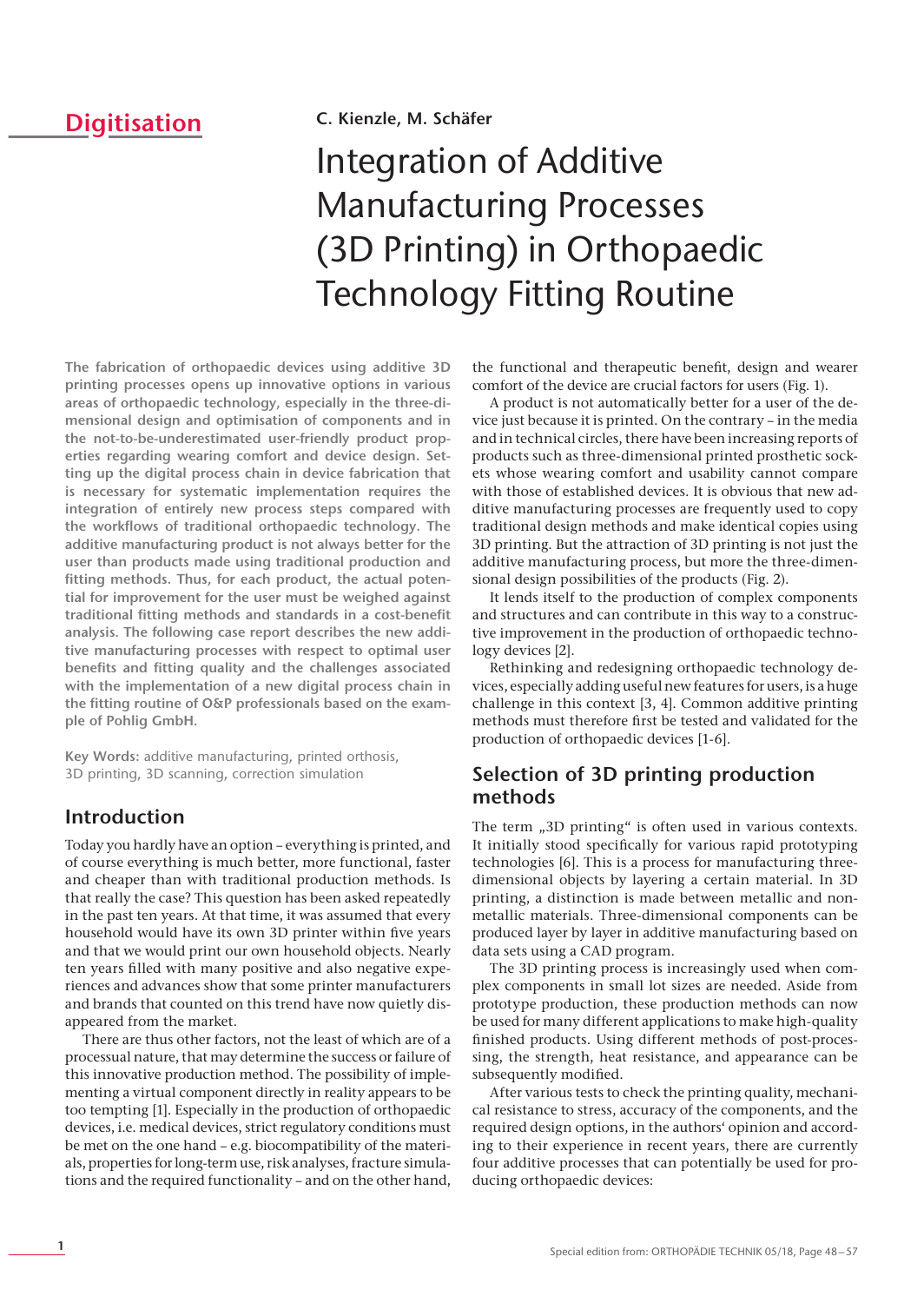## **Fused Deposition Modelling (FDM)**

In the FDM method, first a thin plastic cable (e.g. PLA, PC or ABS) is melted and applied in layers to the desired places through a nozzle. The material is then cured. Complex plastic models can be produced in this way, with or without supporting material. The FDM technique is well suited for prototyping and for creating components for testing good fits and 3D designs. However, in our opinion, it is not suitable for the production of definitive devices because of the low mechanical quality and grooved surface texture.

## **Continuous Liquid Interface Production (CLIP)**

The CLIP method is a patented resin-based photopolymerisation process controlled by UV light and oxygen. In comparison with the other 3D printing methods described here, there is no visible layering and the production process is considerably faster. However, due to the currently available spatial parameters, the shapes and sizes of the products are limited. The materials SIL, RPU, FPU, EPU, UMA, EPX and CE can be used.

## **Multi Jet Fusion (MJF)**

By applying powder and thermally conductive ink in layers and irradiating it with UV lamps, a precise homogeneous composite with a slightly rough, but precise surface is produced. At the time this article was printed, the experience in plastics was mainly with PA12 and only dark inks were available. The finished product is therefore grey in a best-case scenario, which is why the selection of colours is limited for the usual colouring processes. Currently, PA12 is available as a material.

## **Selective Laser Sintering (SLS)**

With SLS, powder is built up in layers where the 3D shapes to be created are melted to a homogeneous composite in a high-temperature process with a laser system. With respect to the mechanical properties of the material, the quality of the composite and the colour options, this production method is predestined to be used for manufacturing orthopaedic devices. Commonly used materials are PA11, PA12, PA12CF, TPU and metals.

In addition to the still new MJF method, the long established and proven SLS method in particular is considered to be suitable for producing finished technical components from plastics such as PA11 and PA12 [3, 4, 7, 8, 13]. It allows a wide range of design options, provides mechanically highquality 3D prints with a high degree of precision and already allows various finished orthopaedic products in the fields of prosthetics [7, 11, 13, 15] and orthotics [4, 8, 10, 12, 13] to be successfully produced. For the start of the fitting process, customised orthotic devices for the upper limb were especially suitable (Fig. 3). There are still clear limits today regarding the design of elastic guide and bedding zones and in the production of hollow volume-supporting structures such as prosthetic sockets. Although 3D printing of silicones and polyurethanes is qualitatively possibly today, it still does not have anywhere near the same versatility in application and cost-effectiveness of traditional production methods in orthopaedic technology [7].

In addition, the weight-bearing designs of jointed orthoses must be able to compete with lightweight, considerably more stable fibre-reinforced composites. In particular, a costbenefit analysis must be taken into consideration. Fitting practice shows that the 3D printing process cited by many as the cheaper production method [14] is not always the more cost-effective alternative for customised devices – i.e. in the fabrication of unique devices for the respective patient depending on their indication – taking all steps of the process into consideration. The 3D printing devices are still expensive, so some specialised companies have started to outsource the services of SLS printing to external providers [14, 17, 18]. However, it must be taken into consideration that the service fabrication of customised devices – i.e. not of add-ons such as protectors for the devices – covers only one to two steps in the digital process chain and that the O&P professional is still responsible for the shape acquisition, the layout and the risk analysis of the finished product.

For all devices fabricated for individual patients, it should therefore be obligatory to conduct an evaluation and comprehensive testing in a risk analysis (see below: CAD-assisted design of orthopaedic devices) and assess the cost-benefit ratio before selecting a device produced by 3D printing.



*Fig.1 WHO-Spiral-Printorthese® in SLS printing technique. Fig. 2 3D design variations in orthotics.*

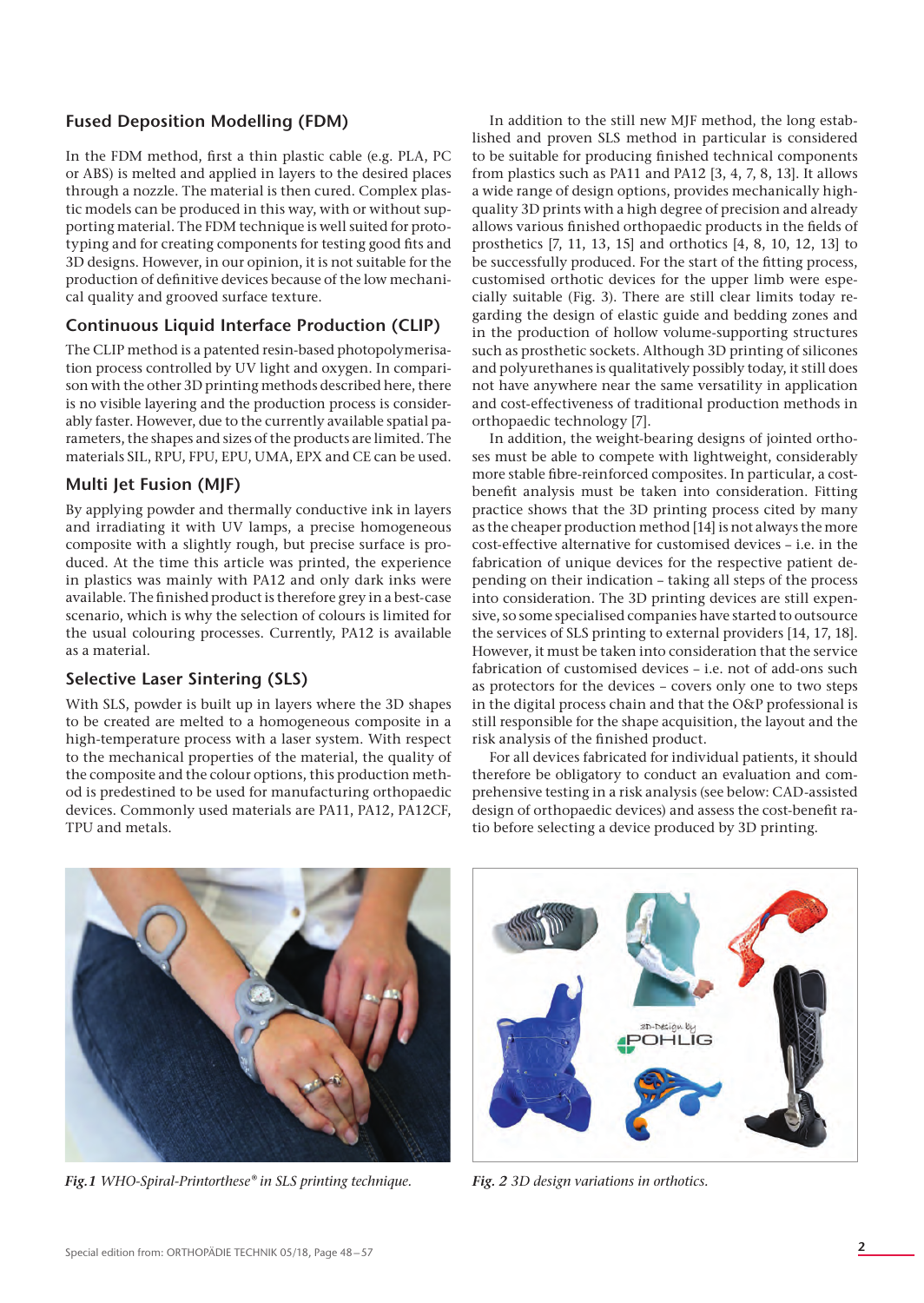

*Fig. 3 Printorthesen® for the upper limb in SLS 3D printing. Fig. 4 Orthosis design variation (L) and prosthesis* 

# **Digital process chain in the OT workshop**

Digitisation does not stop at orthopaedic technology workshops and it will be increasingly important for the trade to determine exactly where modern production methods and digitisation can enhance a traditional trade such as orthopaedic technology – and where not.

A distinction must be made between the fabrication of a customised device (Fig. 2) and the production of functional add-ons (Fig. 4) for protecting and optimising the design of devices and are thus not directly involved in the indication for a device. The implementation of digital processes should be viewed critically, especially for producing customised devices, because it poses perceptibly disruptive demands on implementation in an orthopaedic technology workshop. With a few exceptions, traditional production methods – e.g. plaster impressions, modelling with plaster and a number of other manual production processes – are replaced by digital shape acquisition and production methods. The digital process chain completely changes the workflows for fabricating customised devices in an OT workshop. Only the traditional fitting processes on the patient retain their similar pattern.

Users, on the other hand, can benefit considerably from some new processes when being fitted with a device, e.g. from shape acquisition without using plaster, reconstruction options and the simulation of corrections. The individual steps of an already implemented digital process chain are presented below (Fig. 5):

#### **Digital shape acquisition in OT**

The digital shape acquisition of the human body is usually conducted using a scanning system. Structured-light 3D scanning systems that provide reliable high-quality scans of the human body with 3D precision of up to 0.1 mm have proven valuable for this [6]. Unlike laser-based scanning systems, the structured-light scanners accommodate slight changes in position and deviation ranges during the scanning process. A body scan model in STL (standard triangulation language) format is produced. However, it was soon



*protectors (R) in 3D printing.*

seen that the exclusively non-contact shape acquisition of the human body did not yield satisfactory results in the initial process of fabricating orthopaedic devices.

Plaster impressions are also made in final corrected positions. However, their disadvantage is that these positions can rarely be tested for function when the plaster impression is made. For this reason, in the authors' company, everything possible was done to remedy this deficit in order to improve the quality of the orthopaedically required, usually corrected final position at the time the shape was acquired.

As a result, an innovation called Simbrace® was patented. This is a simulation impression device that simulates corrections on the human body by adding corrective pads prior to the body scan (Fig. 6). Under guidance by the orthopaedic technician, users can conduct a functional test of the corrected position of the device to be fabricated during this process before the scan is made. This allows them to evaluate how much correction the patient tolerates and they can also check before shape acquisition whether the patient actually has a better functional outcome with a defined correction. This is a new and significant improvement compared with the traditional processes of fitting orthopaedic devices. This advance simulation can yield a considerable improvement in the final quality, both for orthoses for the torso and for the limbs.

#### **Digital modelling**

After the digital shape acquisition, the measurements and surface processing of the scanned body part are checked. Then the model is imported into the orthopaedic technology modelling software. Depending on the type of product, different workflows with the corresponding templates are created that can be arranged on the virtual body model. The modelling histories are made based on functional orthopaedic principles and are usually analogous to the familiar plaster modelling (Fig. 7). The decisive advantage over the traditional method of plaster modelling is that the base model can be returned to at every stage so all changes can be readily followed or reversed. After modelling, the model file is saved and transferred to the CAD design software for further processing.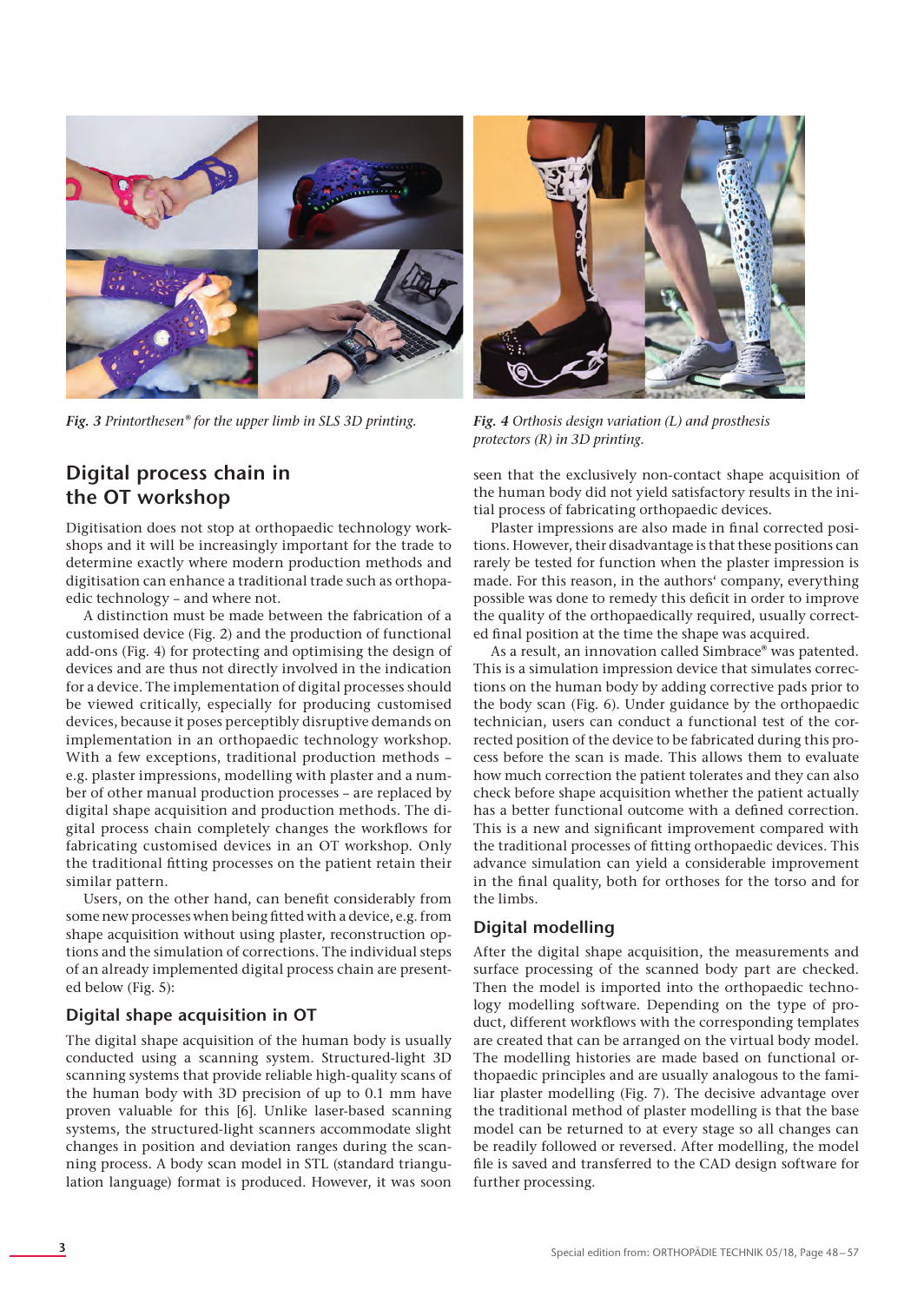

#### **CAD design of the orthopaedic device**

Computer-aided design (CAD) plays a large role in three-dimensional printed products. Up to now, orthopaedic technology has focused strongly on material properties. Of course, there is no change when 3D printing materials are selected. When a device had to be designed to be more stable using traditional combinations of materials such as leather, metals, thermoplasts and fibre-reinforced materials, the cross section was usually increased. However, it was hardly possible to implement complex three-dimensional designs. The possibilities of CAD design allow traditional design principles – e.g. the specification of the acting force relationships taking the corrective 3-point design principle (Fig. 8) into consideration – as well as functional 3D structural elements to be integrated. In this way, the design of the device can be raised to a much more complex design level [3, 4, 7, 10, 11]. If these possibilities are utilised, this can lead not only to a considerable improvement of the functional properties of the device (e.g. breathing activity and increasing space by minimising the design or reducing the weight of the device), but can also improve acceptance.

When fabricating a customised device, experts in 3D design use state-of-the-art methods to check the device design. To accomplish this, target values must be defined and the corresponding design variants tested in advance. The cyclical testing of continual use properties and conducting maximum endurance tests (Fig. 9) that continue until component breakage are just as necessary as testing test bodies that allow later tests during production. The standard endurance values measured are imported as parameters along with the proportions into a structure simulation that is applied to the respective device using the finite elements method (FEM) (Fig. 10).

#### **Additive manufacturing process**

Customised orthopaedic devices are produced by 3D printing using a printing system for selective laser sintering (SLS) (Fig. 11). The powder base material is melted to a homogeneous composite by being applied to a construction platform in layers under the high temperatures of a  $CO<sub>2</sub>$  laser. The decisive factors for this system are the consistently high print quality, the homogeneity of the composite, the mechanical



*Fig. 5 Digital production process in orthopaedic technology. Fig. 6 Simbrace® correction simulation in trunk orthotics (L) and arm orthotics (R)..*

strength and the neutral colour of the print product.

Because an finished orthopaedic product is subject to continuous loads, polyamides in the qualities PA11, PA12 and TPAs are especially suitable for producing rigid and semi-rigid components for devices. Factors that affect the print quality are the quality of the STL file, the position of the object in the assembly space, the quality of the printing powder and the spatial continuous conditions of the printer station. The final result of a successful printing process in the SLS technique is a device workpiece made of the selected material (Fig. 12) that the O&P professional can use for an initial fitting after it is unpacked and cleaned.

#### **Trial fitting of the orthopaedic device**

The O&P professional then conducts the trial fitting of the 3D printed workpiece. First, the fit and therapeutic mechanical function of the device are checked. Modifications can be made to a limited extent by heating and reshaping specific parts. Conventional hot air tools are not suitable for this step because the non-specific heating bears a risk of destroying the composite material. The fit and volume can be influenced by integrating elastic pads (Fig. 13).

If the corrected result was thoroughly simulated and tested on the body in advance during digital shape acquisition (see above: Digital shape acquisition in OT), the required modifications are generally sufficient. However, even digital processes cannot do anything about indication-related changes in position and volume. In such cases, 3D printing must be repeated. The device should always be put through a continuous wearing and testing phase before finishing.

#### **Colouring and finishing an orthopaedic device**

After the successful trial fitting, the surface of the 3D printed workpiece is finished, compressed and refined (Fig. 14). This is a requirement for achieving a homogeneous colouring process and also for improving soil resistance and surface feel. After this, the colouring process is started. An approx. 0.2 mm thick layer of colour is applied to achieve the desired shade of the device and to enhance UV resistance and extend the service life. During finishing, pressure-relief gel pads can be attached to pressure zones and any closure mechanisms can be attached.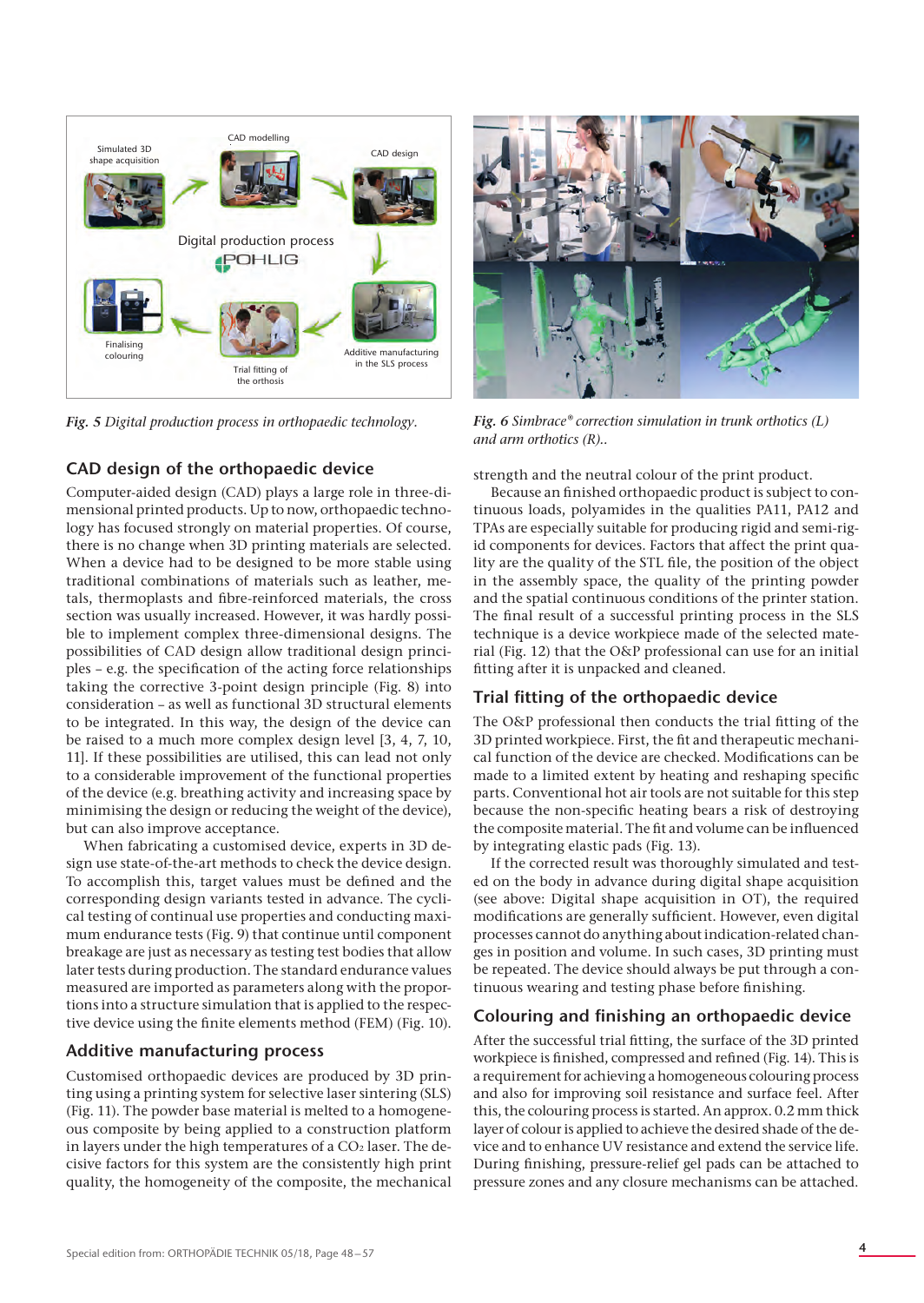

*Fig. 7 3D trunk model for scoliosis treatment, before (L) and after (R) modelling.*

# **Initial results**

3D printing was first tested in the authors' company using design studies in the major orthopaedic fields of orthoses for the upper and lower limbs and arm and leg prostheses (Fig. 15). A first workflow was successfully implemented for fitting spiral-shaped Unterarm-Printorthesen®.

As comparison with the traditional fabrication method, patients in a test series were fitted with conventional forearm-hand orthoses made with a conventional PE technique and with innovative orthoses produced in the 3D printing technique. The conventional orthosis was produced using the known production technique with a thermoplastic material – from the plaster impression to deep drawing to the trial fitting of the polyethylene orthosis. The new 3D printed orthoses were described completely digitally in the working method – from the simulated scan to digital modelling and

*structure of the CAD design.*



*Fig. 8 Determining the loads occurring using the example of the WHO-Spiral-Printorthese®.*

design to completing the orthosis in an additive manufacturing process. The trial fitting of the orthosis was carried out in the usual manner, analogous with the traditional production technique.

The patients were surveyed after a wearing period of approx. six weeks using an expanded DASH/OPUS/CHEQ questionnaire. The documented data were then compared and analysed with respect to the two orthosis types.

A first comparison shows: The patients with the printed orthoses used the affected hand more often for bimanual activities, reported better tactile perception with greater wearing comfort, sweat noticeably less and experienced the active participation in the design (colour and design selection) and manufacturing process (scan technique) as clear improvements. Disadvantages were found to be the more difficult readjustment for changes in the situation and the longer manufacturing process.



*Fig. 11 EOS SLS printer for producing customised orthopaedic devices.*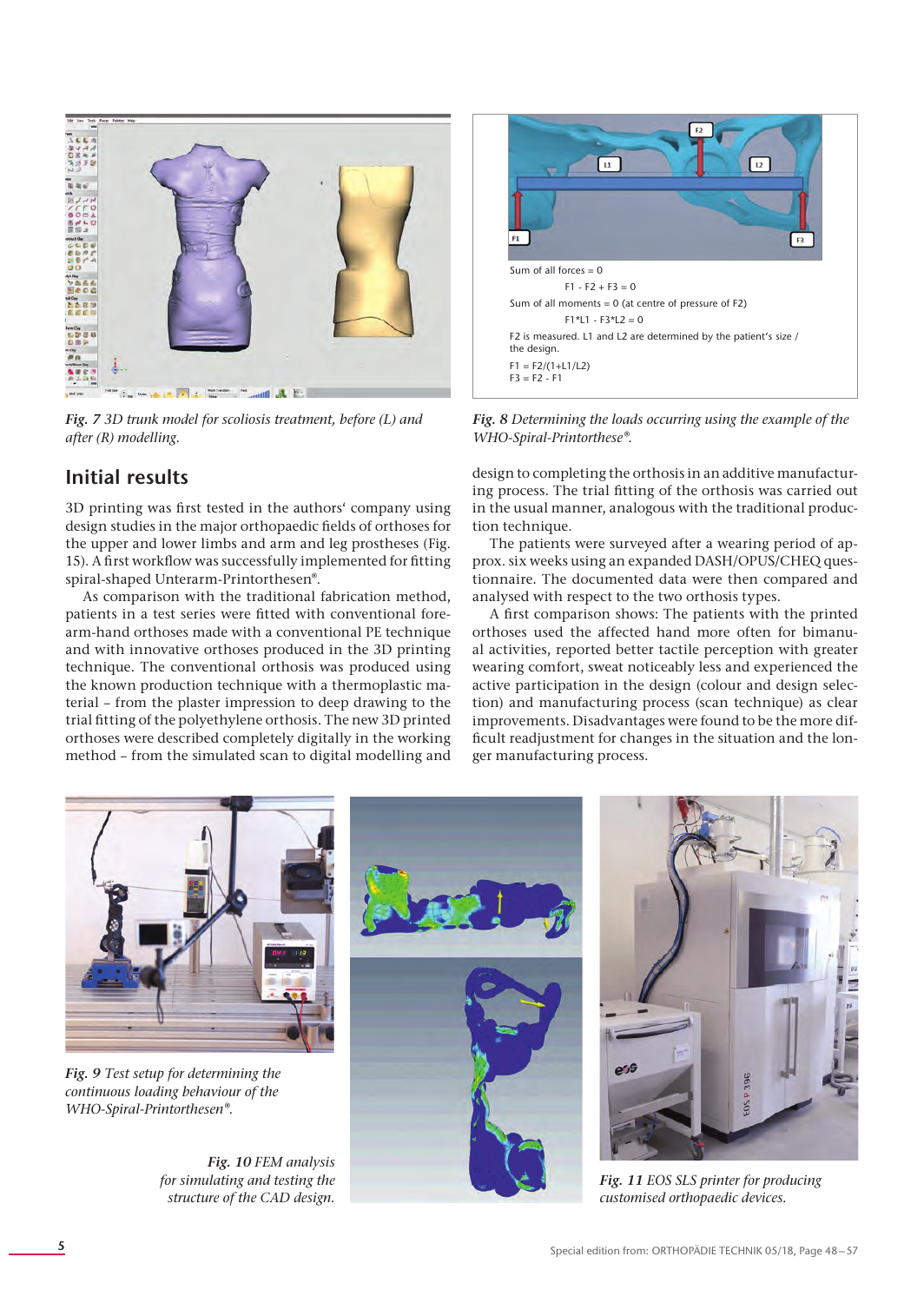

*Fig. 12 Ready-to-try 3D printed workpiece made of polyamide after the printing process.*



*Fig. 13 Optimising wearing properties using integrated pads.*



*Fig. 14 Final surface finishing before the colouring process.*

# **Conclusion**

The results showed that the 3D printing technique is at the forefront of a development that will expand the treatment range of technical orthopaedics in many areas. The patients' expectations of the design of the device and of the wearing comfort should not be underestimated; the optimal fit and functionality of the device are naturally a minimum requirement. For the authors, the option of functional correction simulation in advance during shape acquisition is a significant improvement over the traditional methods of shape acquisition. In addition, the printing technique facilitates valuable design options that are superior to the traditional manual production methods in orthopaedic technology. Experience shows that the resulting innovative functional design has a perceptible effect on acceptance of the device.

Despite the enthusiasm for the new digital processes, it should not be forgotten that the technologies used also have gaps and cannot yet cover the entire range of orthopaedic devices for everyday use. Up to now, it is still not possible to implement comfortable materials, materials such as genuine leather that can absorb perspiration, or soft and elastic foam materials or to make adjustments and extensive modifications to the finished product and accommodate the high strength requirements for products subject to weights and shocks.

Modern digital 3D printing methods expand the range of orthopaedic technology treatment and can be a useful addition to the various everyday requirements for orthopaedic devices. However, this does not change the fact that for all devices produced using additive processes, the successful outcome for the patient is the ultimate goal. Orthopaedic technology is a trade that is less inclined to risks, so it is essential that the all stages of the production of the customised device be accompanied by an orthopaedic technician with ample experience in fitting devices.

#### *The authors:*

*Christian Kienzle, OTM, Michael Schäfer, OTM Pohlig GmbH Grabenstätter Str. 1, 83278 Traunstein, Germany M.Schaefer@pohlig.net*



*Fig. 15 Pohlig 3D printing design studies on upper limb prosthetics.*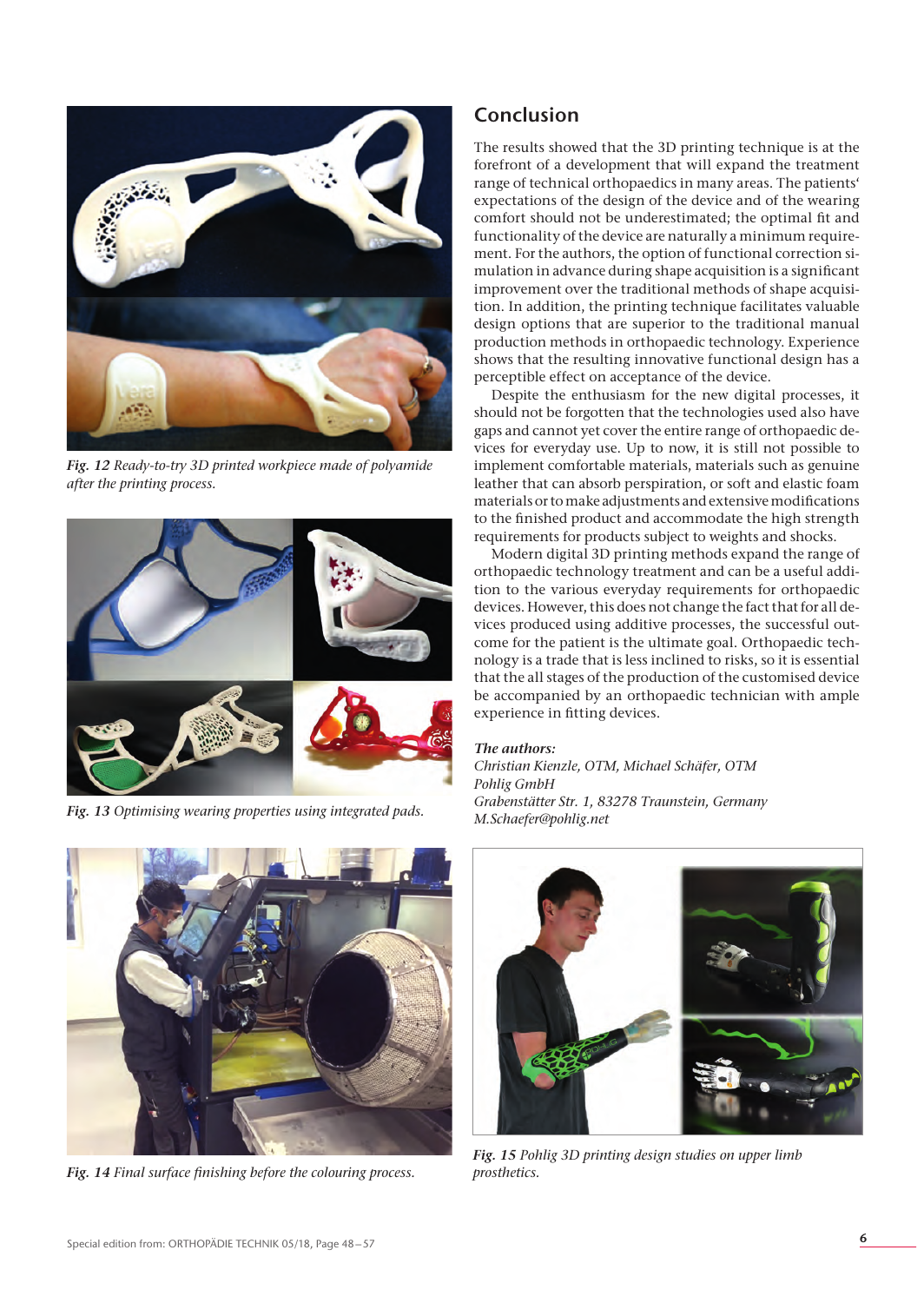#### **Reference**

[1] Gebhardt A. Generative Fertigungsverfahren. Additive Manufacturing und 3D-Drucken für Prototyping – Tooling – Produktion. 4., neu bearb. und erw. Auflage. München: Carl Hanser Verlag, 2013 [2] Gebhardt A. 3D-Drucken – Grundlagen und Anwendungen des Additive Manufacturing (AM). München: Carl Hanser Verlag, 2014

[3] Breuninger J, Daub U, Werder R, Schneider U. Potenziale additiver Fertigungsverfahren für die Orthopädie-Technik. Orthopädie Technik, 2015; 66 (6): 22–27

[4] Schäfer M. 3D-Druck: Mehr gestalterische Freiheit. Interview. Orthopädie Technik, 2016; 67 (4): 18–19

[5] Schramm B, Rupp N, Risse L, Brüggemann JP, Riemer A, Richard HA, Kullmer G. Medizintechnische Anwendung in der additiven Fertigung. In: Richard HA, Schramm B, Zipsner T (Hrsg.). Additive Fertigung von Bauteilen und Strukturen. Berlin: Springer-Verlag, 2017: 21–40

[6] Formlabs Inc. 3D-Drucktechnologie im Vergleich: FDM vs. SLA vs. SLS. https://formlabs.com/de/blog/3D-druck-technologievergleich-fdm-sla-sls (Zugriff am 12.04.2018)

[7] Greitemann B, Brückner L, Schäfer M, Baumgartner R. Amputation und Prothesenversorgung. 4., überarb. Auflage. Stuttgart: Thieme-Verlag, 2017: 164–191

[8] Bahm J. Bewegungsstörungen der oberen Extremität bei Kindern. Heidelberg: Springer-Verlag, 2017: 135–136

[9] Seminati E, Canepa Talamas D, Dhokia V, Young M, Twiste M, Bilzon J. Residuum volume and shape assessment after lower limb amputation: Validity and reliability of a

new structured light 3D-Scanner. ISPO 16th World Congress 2017, Cape Town, South Africa: 316

[10] Paterson AM, Bibb R, Campbell RI, Bingham G. Comparing additive manufacturing technologies for customized wrist splints. J Rapid Prototyp, 2015; 21 (3): 230–243

[11] Opitz M, Taubmann C, Gundlack F, Breuninger J. Stabilität von additiv gefertigten Prothesen. In: Additive Fertigung von Bauteilen und Strukturen. Berlin: Springer-Verlag, 2017: 87–103

[12] Jin YA, Plott J, Chen R, Wensman J, Shih A. Additive Manufacturing of Custom Orthoses and Prostheses – a Review. Procedia CIRP, 2015; 36: 199–204

[13] Pröbsting J, Günther N. Generative Fertigungsverfahren in der Orthopädie-Technik. Orthopädie Technik, 2014; 65 (1): 1–4

[14] Schäfer K. Additive Manufacturing trifft orthopädische Handwerkskunst. Devicemed online. https://www.devicemed.de/additivemanufacturing-trifft-orthopaedische-handwerkskunst-a-585152/ (Zugriff am 27.02.2017)

[15] Ojeda LL, Da Silva J, Gonzalez CR, Noritomi PY, Kemmoku DT. Use of three-dimensional technologies to generate a new methodology for design and manufacture of trans tibial prosthetic sockets. Poster ITESM-Mty, Mexico; CTI Brazil; Ottobock Brazil

[16] Fraunhofer IPA. Digitale Prozesskette zur Prothesen- und Orthesenherstellung. Fraunhofer IPA, 2014; (5): 300/413

[17] Internetauftritt von Mecuris: http://mecuris.com/de/start/

[18] Internetauftritt von PlusMedica: http://www.plusmedicaot.com/ [19] Internetauftritt von Wako: https://www.wako3d.com/ orthopaedietechnik/